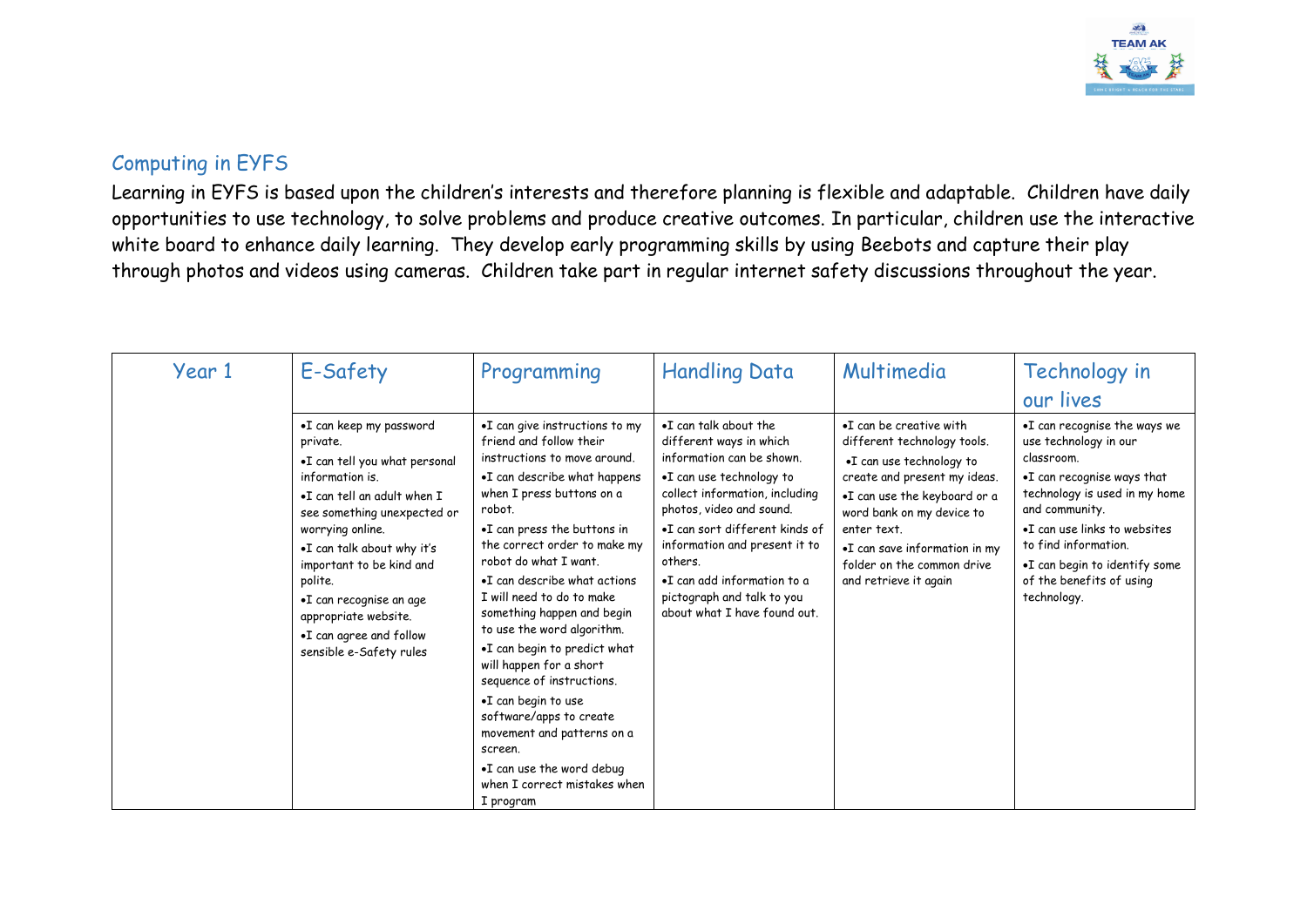

| Year 2 | E-Safety                                                                                                                                                                                                                                                                                                                                                                                                                               | Programming                                                                                                                                                                                                                                                                                                                                                                                                                                                                                                                                                                    | <b>Handling Data</b>                                                                                                                                                                                                                                                                                                                                                                                                                                  | Multimedia                                                                                                                                                                                                                                                                                                                                    | Technology in<br>our lives                                                                                                                                                                                                                                                                                                                                                                                                                                |
|--------|----------------------------------------------------------------------------------------------------------------------------------------------------------------------------------------------------------------------------------------------------------------------------------------------------------------------------------------------------------------------------------------------------------------------------------------|--------------------------------------------------------------------------------------------------------------------------------------------------------------------------------------------------------------------------------------------------------------------------------------------------------------------------------------------------------------------------------------------------------------------------------------------------------------------------------------------------------------------------------------------------------------------------------|-------------------------------------------------------------------------------------------------------------------------------------------------------------------------------------------------------------------------------------------------------------------------------------------------------------------------------------------------------------------------------------------------------------------------------------------------------|-----------------------------------------------------------------------------------------------------------------------------------------------------------------------------------------------------------------------------------------------------------------------------------------------------------------------------------------------|-----------------------------------------------------------------------------------------------------------------------------------------------------------------------------------------------------------------------------------------------------------------------------------------------------------------------------------------------------------------------------------------------------------------------------------------------------------|
|        | .I can explain why I need to<br>keep my password and<br>personal information private.<br>•I can describe the things<br>that happen online that I<br>must tell an adult about.<br>.I can talk about why I<br>should go online for a short<br>amount of time.<br>.I can talk about why it is<br>important to be kind and<br>polite online and in real life.<br>.I know that not everyone is<br>who they say they are on the<br>Internet. | •I can give instructions to my<br>friend (using forward,<br>backward and turn) and<br>physically follow their<br>instructions.<br>.I can tell you the order I<br>need to do things to make<br>something happen and talk<br>about this as an algorithm.<br>•I can program a robot or<br>software to do a particular<br>task.<br>•I can look at my friend's<br>program and tell you what will<br>happen.<br>$\bullet$ I can use programming<br>software to make objects<br>move.<br>•I can watch a program<br>execute and spot where it<br>goes wrong so that I can<br>debug it. | •I talk about the different<br>ways I use technology to<br>collect information, including<br>a camera, microscope or<br>sound recorder.<br>•I can make and save a chart<br>or graph using the data I<br>collect.<br>.I can talk about the data<br>that is shown in my chart or<br>graph.<br>.I am starting to understand<br>a branching database.<br>.I can tell you what kind of<br>information I could use to<br>help me investigate a<br>question. | .I can use technology to<br>organise and present my ideas<br>in different ways.<br>•I can use the keyboard on<br>my device to add, delete and<br>space text for others to<br>read.<br>.I can tell you about an online<br>tool that will help me to share<br>my ideas with other people.<br>•I can save and open files on<br>the device I use. | .I can tell you why I use<br>technology in the classroom.<br>•I can tell you why I use<br>technology in my home and<br>community.<br>•I am starting to understand<br>that other people have<br>created the information I<br>use.<br>.I can identify benefits of<br>using technology including<br>finding information, creating<br>and communicating.<br>.I can talk about the<br>differences between the<br>Internet and things in the<br>physical world. |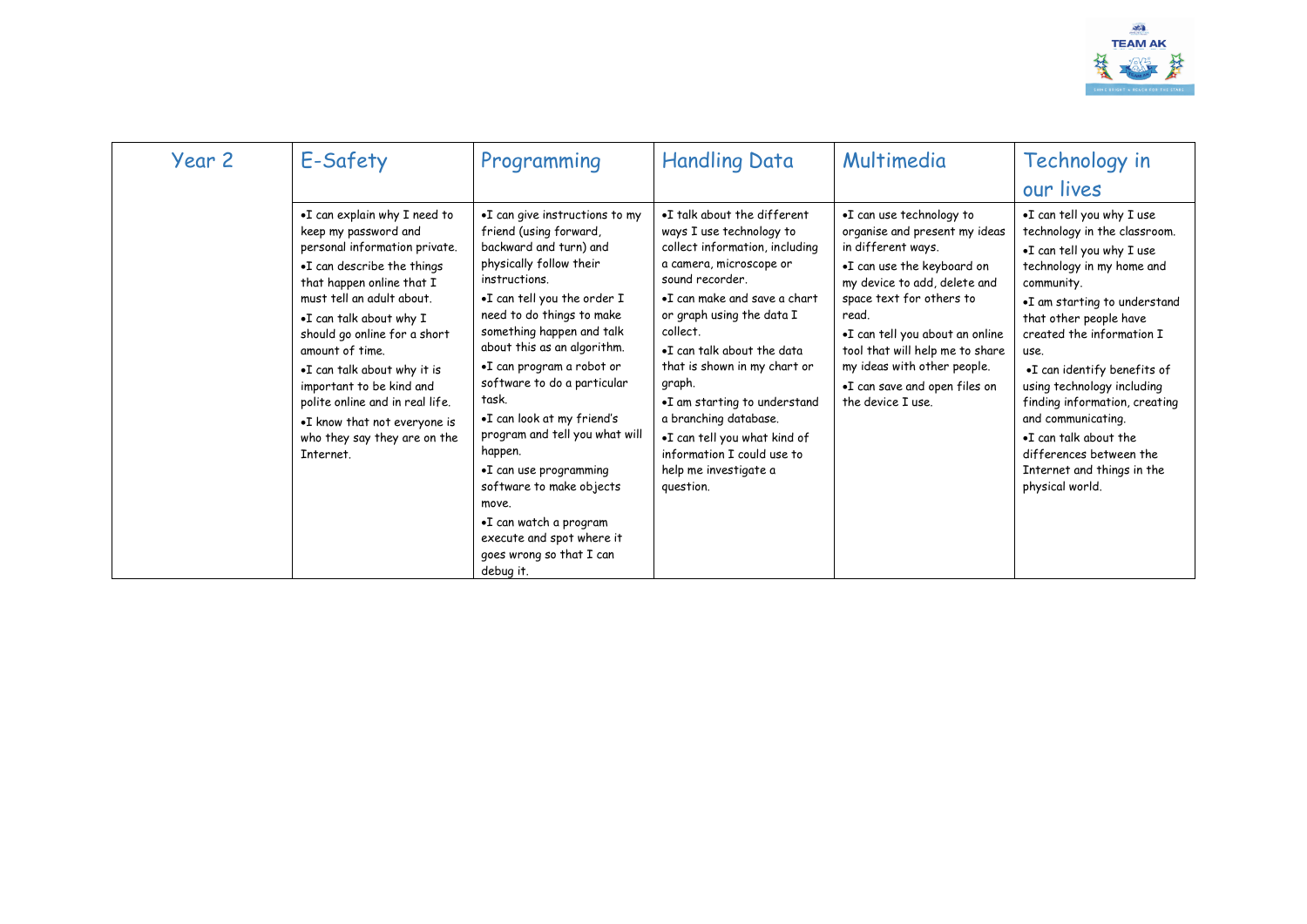

| Year 3 | E-Safety                                                                                                                                                                                                                                                                                                                                                                                                                                                                                                                                     | Programming                                                                                                                                                                                                                                                                                                                                                                                                                            | <b>Handling Data</b>                                                                                                                                                                                                                                                                                                                                            | Multimedia                                                                                                                                                                                                                                                                                                                                                                                                              | Technology in<br>our lives                                                                                                                                                                                                                                                                                                                                                                                                                                                   |
|--------|----------------------------------------------------------------------------------------------------------------------------------------------------------------------------------------------------------------------------------------------------------------------------------------------------------------------------------------------------------------------------------------------------------------------------------------------------------------------------------------------------------------------------------------------|----------------------------------------------------------------------------------------------------------------------------------------------------------------------------------------------------------------------------------------------------------------------------------------------------------------------------------------------------------------------------------------------------------------------------------------|-----------------------------------------------------------------------------------------------------------------------------------------------------------------------------------------------------------------------------------------------------------------------------------------------------------------------------------------------------------------|-------------------------------------------------------------------------------------------------------------------------------------------------------------------------------------------------------------------------------------------------------------------------------------------------------------------------------------------------------------------------------------------------------------------------|------------------------------------------------------------------------------------------------------------------------------------------------------------------------------------------------------------------------------------------------------------------------------------------------------------------------------------------------------------------------------------------------------------------------------------------------------------------------------|
|        | •I can talk about what makes<br>a secure password and why<br>they are important.<br>•I can protect my personal<br>information when I do<br>different things online.<br>$\bullet$ I can use the safety<br>features of websites as well<br>as reporting concerns to an<br>adult.<br>•I can recognise websites and<br>games appropriate for my<br>age.<br>•I can make good choices<br>about how long I spend online.<br>•I ask an adult before<br>downloading files and games<br>from the Internet.<br>•I can post positive comments<br>online. | •I can break an open-ended<br>problem up into smaller parts.<br>•I can put programming<br>commands into a sequence to<br>achieve a specific outcome.<br>•I keep testing my program<br>and can recognise when I<br>need to debug it.<br>•I can use repeat commands.<br>.I can describe the algorithm<br>I will need for a simple task.<br>•I can detect a problem in an<br>algorithm which could result<br>in unsuccessful programming. | .I can talk about the<br>different ways data can be<br>organised.<br>•I can search a ready-made<br>database to answer questions.<br>.I can collect data help me<br>answer a question.<br>•I can add to a database.•I<br>can make a branching<br>database.<br>.I can use a data logger to<br>monitor changes and can talk<br>about the information<br>collected. | •I can create different<br>effects with different<br>technology tools.<br>•I can combine a mixture of<br>text, graphics and sound to<br>share my ideas and learning.<br>•I can use appropriate<br>keyboard commands to amend<br>text on my device, including<br>making use of a spellchecker.<br>.I can evaluate my work and<br>improve its effectiveness.<br>•I can use an appropriate tool<br>to share my work online | •I can save and retrieve work<br>on the Internet, the school<br>network or my own device.<br>•I can talk about the parts of<br>a computer.<br>•I can tell you ways to<br>communicate with others<br>online.<br>. I can describe the World<br>Wide Web as the part of the<br>Internet that contains<br>websites.<br>.I can use search tools to<br>find and use an appropriate<br>website.<br>•I think about whether I can<br>use images that I find online<br>in my own work. |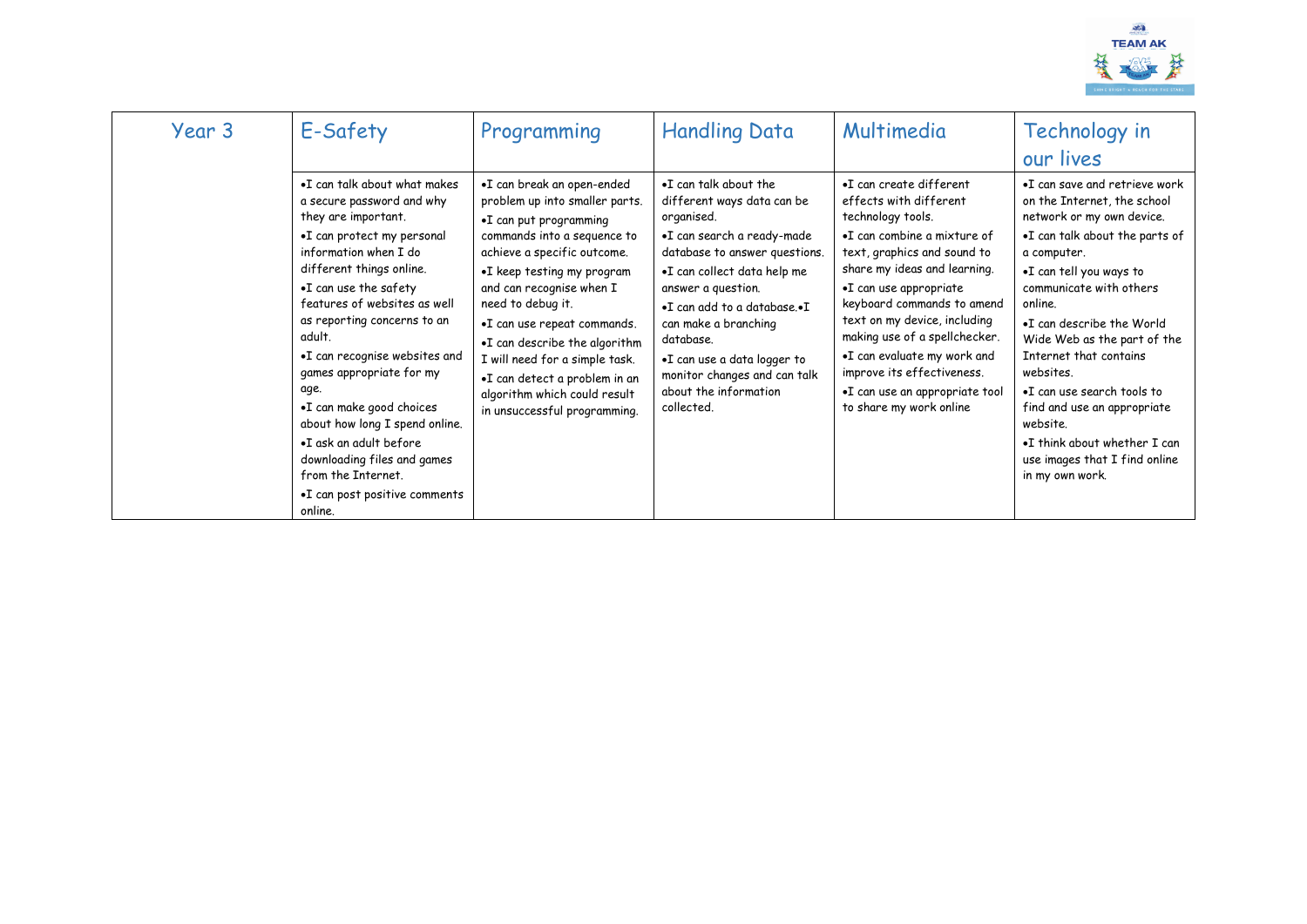

| Year 4 | E-Safety                                                                                                                                                                                                                                                                                                                                                                                                                                                                                                                                                                                                                                                                                                              | Programming                                                                                                                                                                                                                                                                                                                                                                                                                                                                                                                                                                                                                                                                                                                          | <b>Handling Data</b>                                                                                                                                                                                                                                                                                                                           | Multimedia                                                                                                                                                                                                                                                                                                                                                                                                                                                                                                                                                                                                                                                         | Technology in<br>our lives                                                                                                                                                                                                                                                                                                                                                                                                                                                                                                       |
|--------|-----------------------------------------------------------------------------------------------------------------------------------------------------------------------------------------------------------------------------------------------------------------------------------------------------------------------------------------------------------------------------------------------------------------------------------------------------------------------------------------------------------------------------------------------------------------------------------------------------------------------------------------------------------------------------------------------------------------------|--------------------------------------------------------------------------------------------------------------------------------------------------------------------------------------------------------------------------------------------------------------------------------------------------------------------------------------------------------------------------------------------------------------------------------------------------------------------------------------------------------------------------------------------------------------------------------------------------------------------------------------------------------------------------------------------------------------------------------------|------------------------------------------------------------------------------------------------------------------------------------------------------------------------------------------------------------------------------------------------------------------------------------------------------------------------------------------------|--------------------------------------------------------------------------------------------------------------------------------------------------------------------------------------------------------------------------------------------------------------------------------------------------------------------------------------------------------------------------------------------------------------------------------------------------------------------------------------------------------------------------------------------------------------------------------------------------------------------------------------------------------------------|----------------------------------------------------------------------------------------------------------------------------------------------------------------------------------------------------------------------------------------------------------------------------------------------------------------------------------------------------------------------------------------------------------------------------------------------------------------------------------------------------------------------------------|
|        | •I choose a secure password<br>and screen name when I am<br>using a website.<br>.I can talk about the ways I<br>can protect myself and my<br>friends from harm online.<br>•I use the safety features of<br>websites as well as reporting<br>concerns to an adult.<br>$\bullet$ I know that anything I share<br>online can be seen by others.<br>.I choose websites, apps and<br>games that are appropriate<br>for my age.<br>•I can help my friends make<br>good choices about the time<br>they spend online.<br>.I can talk about why I need<br>to ask a trusted adult before<br>downloading files and games<br>from the Internet.<br>•I comment positively and<br>respectfully online and<br>through text messages. | .I can use logical thinking to<br>solve an open-ended problem<br>by breaking it up into smaller<br>parts.<br>•I can use an efficient<br>procedure to simplify a<br>program.<br>•I can use a sensor to detect<br>a change which can select an<br>action within my program.<br>.I know that I need to keep<br>testing my program while I<br>am putting it together.<br>.I can use a variety of tools<br>to create a program.<br>•I can recognise an error in a<br>program and debug it.<br>.I recognise that an<br>algorithm will help me to<br>sequence more complex<br>programs.<br>•I recognise that using<br>algorithms will also help solve<br>problems in other learning<br>such as Maths, Science and<br>Design and Technology. | .I can organise data in<br>different ways.<br>. I can collect data and<br>identify where it could be<br>inaccurate.<br>•I can plan, create and search<br>a database to answer<br>questions.<br>.I can choose the best way to<br>present data to my friends.<br>•I can use a data logger to<br>record and share my readings<br>with my friends. | .I can use photos, video and<br>sound to create an<br>atmosphere when presenting<br>to different audiences.<br>•I am confident to explore<br>new media to extend what I<br>can achieve.<br>•I can change the appearance<br>of text to increase its<br>effectiveness.<br>•I can create, modify and<br>present documents for a<br>particular purpose.<br>•I can use a keyboard<br>confidently and make use of a<br>spellchecker to write and<br>review my work.<br>.I can use an appropriate tool<br>to share my work and<br>collaborate online.<br>•I can give constructive<br>feedback to my friends to<br>help them improve their work<br>and refine my own work. | .I can tell you whether a<br>resource I am using is on the<br>Internet, the school network<br>or my own device.<br>.I can identify key words to<br>use when searching safely on<br>the World Wide Web.<br>.I think about the reliability<br>of information I read on the<br>World Wide Web.<br>•I can tell you how to check<br>who owns photos, text and<br>clipart.<br>.I can create a hyperlink to a<br>resource on the World Wide<br>Web.<br>.I can recognise that websites<br>use different methods to<br>advertise products |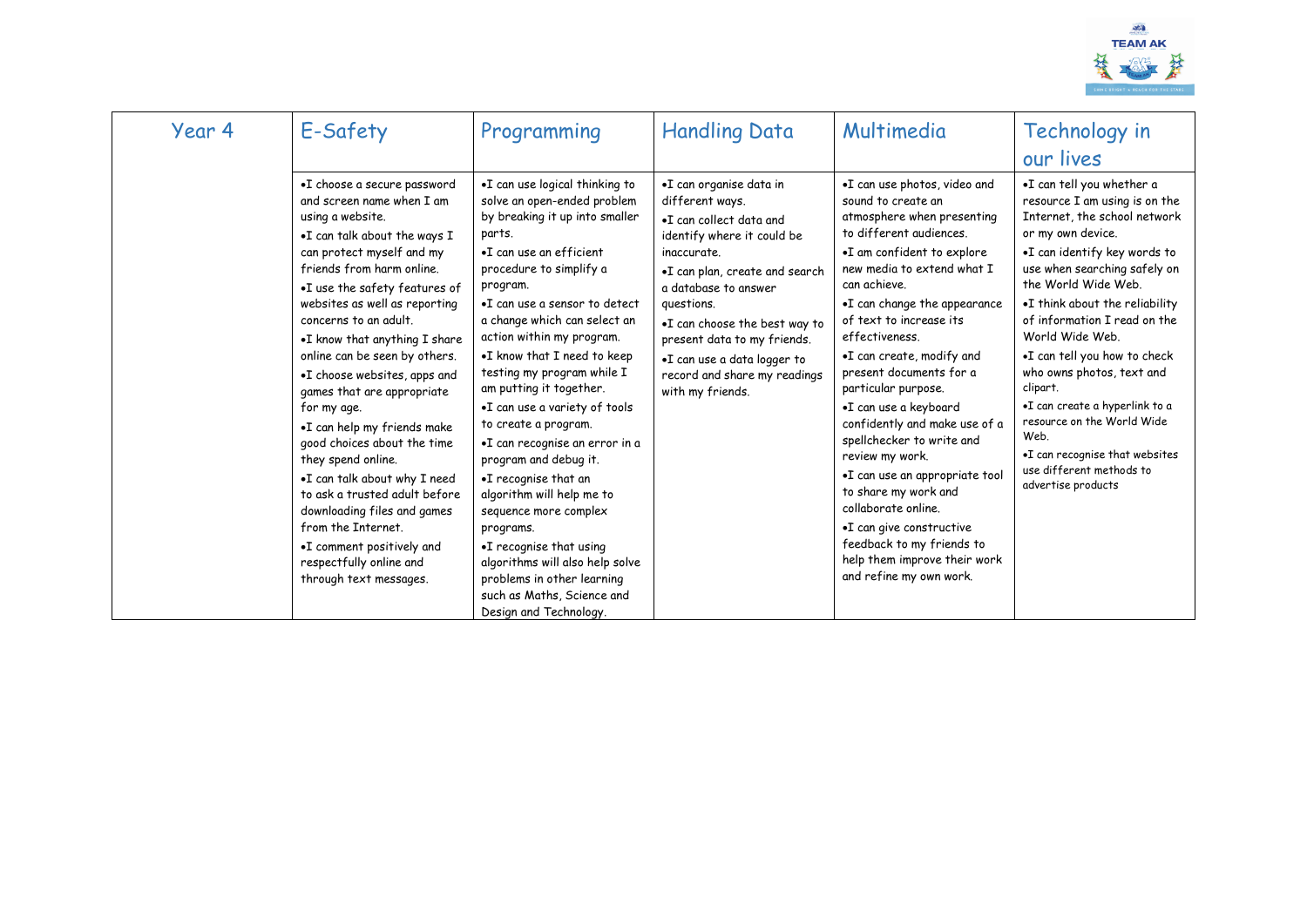

| Year 5 | E-Safety                                                                                                                                                                                                                                                                                                                                                                                                                                                                                                                                                                                                                                                                                                               | Programming                                                                                                                                                                                                                                                                                                                                                                                                                                                                                                                                                                                                                                                                                                     | <b>Handling Data</b>                                                                                                                                                                                                                                                                                                                                        | Multimedia                                                                                                                                                                                                                                                                                                                                                                                                                                                                                                     | Technology in<br>our lives                                                                                                                                                                                                                                                                                                                                                                                                                                                                                                                                                                                                       |
|--------|------------------------------------------------------------------------------------------------------------------------------------------------------------------------------------------------------------------------------------------------------------------------------------------------------------------------------------------------------------------------------------------------------------------------------------------------------------------------------------------------------------------------------------------------------------------------------------------------------------------------------------------------------------------------------------------------------------------------|-----------------------------------------------------------------------------------------------------------------------------------------------------------------------------------------------------------------------------------------------------------------------------------------------------------------------------------------------------------------------------------------------------------------------------------------------------------------------------------------------------------------------------------------------------------------------------------------------------------------------------------------------------------------------------------------------------------------|-------------------------------------------------------------------------------------------------------------------------------------------------------------------------------------------------------------------------------------------------------------------------------------------------------------------------------------------------------------|----------------------------------------------------------------------------------------------------------------------------------------------------------------------------------------------------------------------------------------------------------------------------------------------------------------------------------------------------------------------------------------------------------------------------------------------------------------------------------------------------------------|----------------------------------------------------------------------------------------------------------------------------------------------------------------------------------------------------------------------------------------------------------------------------------------------------------------------------------------------------------------------------------------------------------------------------------------------------------------------------------------------------------------------------------------------------------------------------------------------------------------------------------|
|        | •I can choose a secure<br>password and screen name.<br>•I protect my password and<br>other personal information.<br>.I can explain why I need to<br>protect myself and my<br>friends and the best ways to<br>do this, including reporting<br>concerns to an adult.<br>$\bullet$ I know that anything I post<br>online can be seen, used and<br>may affect others.<br>•I can talk about the dangers<br>of spending too long online or<br>playing a game.<br>•I can explain the importance<br>of communicating kindly and<br>respectfully.<br>•I can discuss the importance<br>of choosing an age-<br>appropriate website, app or<br>game.<br>•I can explain why I need to<br>protect my computer or<br>device from harm | •I can decompose a problem<br>into smaller parts to design<br>an algorithm for a specific<br>outcome and use this to write<br>a program.<br>•I can refine a procedure<br>using repeat commands to<br>improve a program.<br>•I can use a variable to<br>increase programming<br>possibilities.<br>•I can change an input to a<br>program to achieve a<br>different output.<br>.I can use 'if' and 'then'<br>commands to select an action.<br>.I can talk about how a<br>computer model can provide<br>information about a physical<br>system.<br>.I can use logical reasoning to<br>detect and debug mistakes in<br>a program.<br>.I use logical thinking,<br>imagination and creativity to<br>extend a program. | •I can use a spreadsheet and<br>database to collect and<br>record data.<br>•I can choose an appropriate<br>tool to help me collect data.<br>.I can present data in an<br>appropriate way.<br>•I can search a database<br>using different operators to<br>refine my search.<br>•I can talk about mistakes in<br>data and suggest how it could<br>be checked. | .I can use text, photo, sound<br>and video editing tools to<br>refine my work.<br>.I can use the skills I have<br>already developed to create<br>content using unfamiliar<br>technology.<br>.I can select, use and<br>combine the appropriate<br>technology tools to create<br>effects that will have an<br>impact on others.<br>•I can select an appropriate<br>online or offline tool to<br>create and share ideas.<br>•I can review and improve my<br>own work and support others<br>to improve their work. | •I can describe different parts<br>of the Internet.<br>•I can use different online<br>communication tools for<br>different purposes.<br>•I can use a search engine to<br>find appropriate information<br>and check its reliability.<br>•I can recognise and evaluate<br>different types of information<br>I find on the World Wide Web.<br>•I can describe the different<br>parts of a webpage.<br>.I can find out who the<br>information on a webpage<br>belongs to<br>•I know which resources on the<br>Internet I can download and<br>use.<br>•I can describe the ways in<br>which websites advertise their<br>products to me |